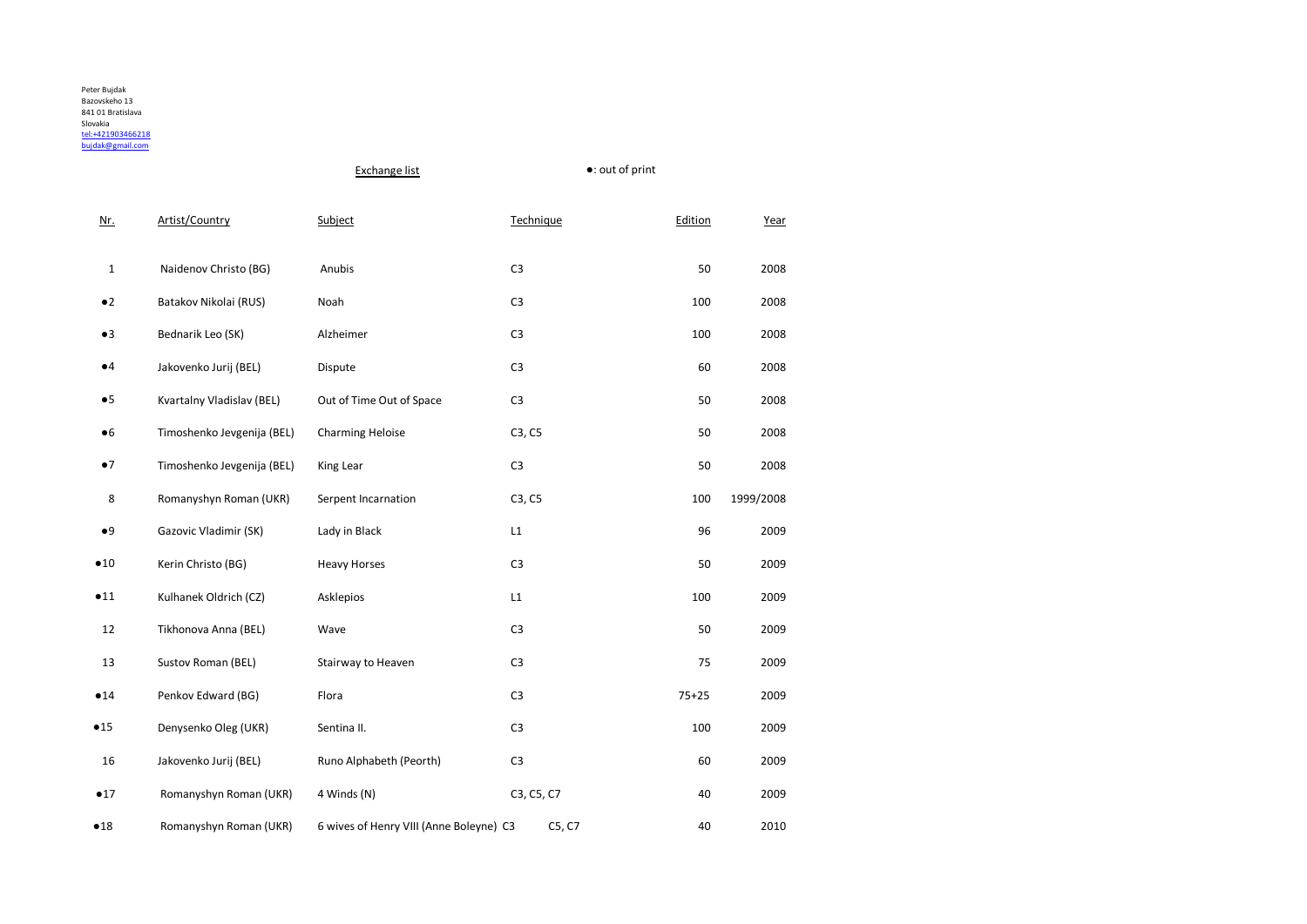| •19 | Kalynovych Konstantin (UKR) | <b>Big Eclipse</b>            | C3, C4, C7              | 80  | 2010 |
|-----|-----------------------------|-------------------------------|-------------------------|-----|------|
| 20  | Bednarik Leo (SK)           | Aztec Callendar VI            | C <sub>3</sub>          | 50  | 2010 |
| 21  | Smetanova Katarina (SK)     | Dance Macabre                 | C <sub>3</sub>          | 50  | 2010 |
| 22  | Hujber Gunter (CZ)          | Gypsy Queen                   | C <sub>3</sub>          | 50  | 2010 |
| 23  | Grygoryan Hayk (AR)         | Oddysey                       | C3, C7                  | 50  | 2010 |
| 24  | Batakov Nikolai (RUS)       | The Night Horrors             | C <sub>3</sub>          | 100 | 2010 |
| •25 | Romanyshyn Roman (UKR)      | Carneval Is Over              | C3, C 5, C7             | 40  | 2010 |
| 26  | Kulhánek Oldřich (CZ)       | Ruce                          | $\mathsf{L} \mathsf{1}$ | 100 | 2011 |
| •27 | Vereschagin Gennadij (UKR)  | Minstrel in the Gallery       | C3, C5                  | 40  | 2011 |
| •28 | Hísek Jan (CZ)              | Ex libris Peter Bujdák        | C7                      | 100 | 2011 |
| •29 | Romanyshyn Roman (UKR)      | 8 Continents (Africa)         | C3, C5, C7              | 40  | 2011 |
| •30 | Richter Marina (CZ)         | <b>Black Madonna</b>          | $\mathsf{L} \mathsf{1}$ | 80  | 2011 |
| •31 | Nistorov Rumen (BG)         | Library II                    | C3, C5                  | 50  | 2012 |
| •32 | Tomura Shigeki (JP)         | Sekule                        | C <sub>3</sub>          | 50  | 2012 |
| 33  | Smetanova Katarina (SK)     | Smutná ranná električka       | L1                      | 100 | 2012 |
| 34  | Klučik Peter (SK)           | exl Peter Bujdak              | C <sub>3</sub>          | 100 | 2012 |
| •35 | Romanyshyn Roman (UKR)      | Safari - Elephant             | C3, C5, C7              | 40  | 2013 |
| 36  | Černoš Jan (CZ)             | Nude Egg                      | C7                      | 50  | 2013 |
| 37  | Kalynovych Konstatnin (UKR) | Limbourg Brothers- Januarius  | C3, C4, C7              | 80  | 2013 |
| 38  | Kallay Dusan (SK)           | The Great Numismatist         | C <sub>3</sub>          | 100 | 2014 |
| 39  | Romanyshyn Roman            | St. Damian & Cosma            | C3, C5, C7              | 40  | 2014 |
| 40  | Penkov Eduard (BG)          | Boys & Toys                   | C3, C5                  | 100 | 2015 |
| 41  | Kalynovych Konstatnin (UKR) | Limbourg Brothers- Septembris | C3, C4, C7              | 80  | 2015 |